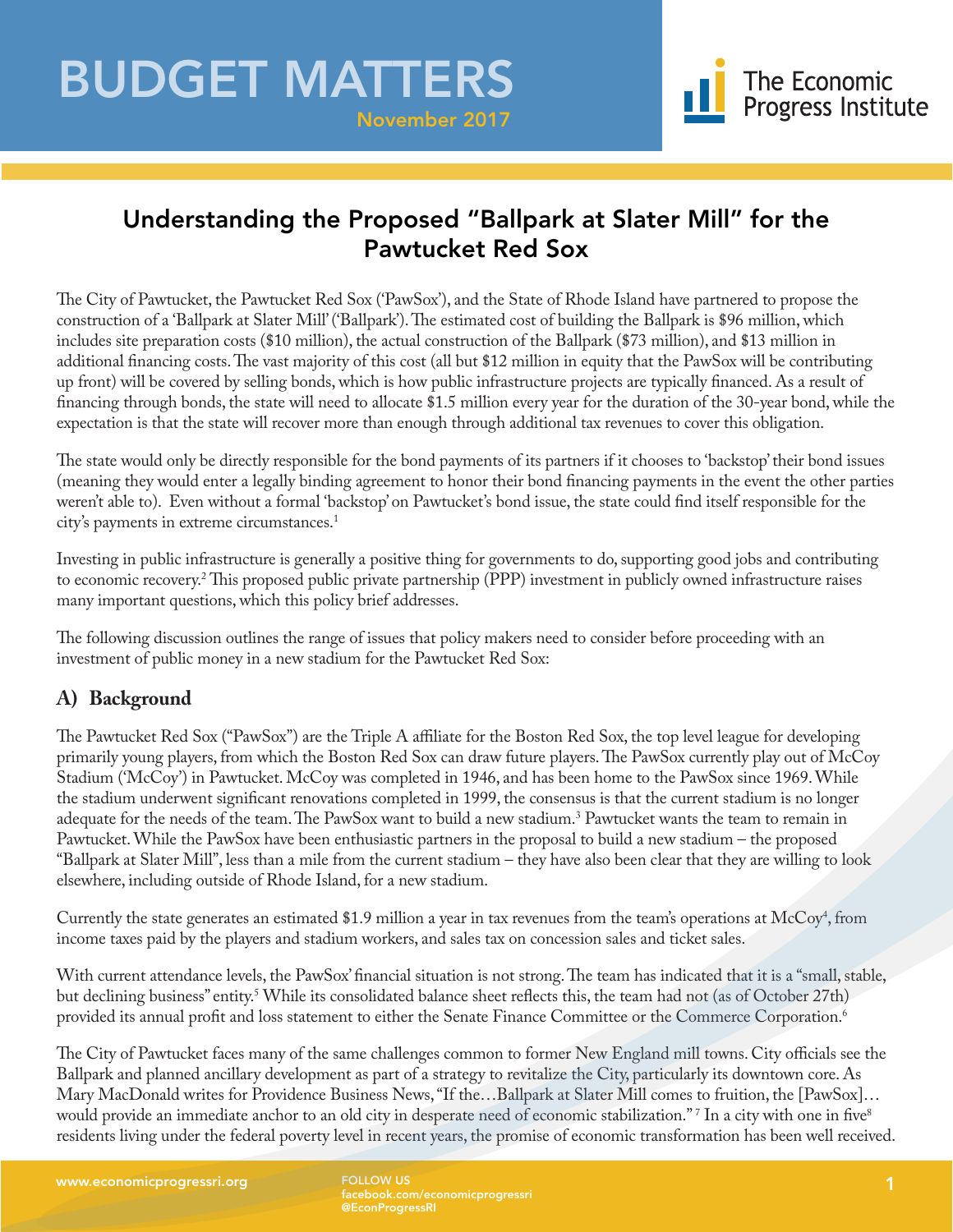

The hope is that the Ballpark would complement the anticipated impact of the \$40 million Pawtucket-Central Falls commuter rail station currently being built.

There is also, for some people, a significant but intangible consideration of the psychological/emotional value of having a Triple A baseball team in Rhode Island.<sup>9</sup>

### **B) Cost to build stadium**

The state's share of the construction cost of the stadium is \$23 million. The state is not required to pay that share in a single up-front installment, but rather, will finance through a 30-year bond issue. The annual cost of interest on the state's bond issue is estimated to be about \$1.5 million, and the total 30 year cost to the state (in nominal dollars, neither inflation-adjusted nor adjusted for net present value) is estimated to be \$41.1 million by 2048.

#### *Construction cost*

It is anticipated that construction of the Ballpark itself (including site preparation costs, but not including the cost of financing, discussed below) will cost \$83 million, with the PawSox contributing \$12 million up front and \$45 million financed through a bond issue. The state of Rhode Island would contribute \$23 million, and the City of Pawtucket would contribute \$15 million, both also financed through separate bond issues. One source of risk in a construction project is the potential for cost overruns. The PawSox have agreed to cover any such cost overruns.

### *Financing the construction costs through bond issues*

The bulk of the expense of constructing the ballpark will be covered through bonding, which is how governments (federal, state, and local) often pay for construction of public infrastructure, such as highways, bridges, government buildings, or public schools. Even governments facing significant fiscal challenges tend to be considered very safe bets for lenders in the bond market, which means governments can borrow money at rates lower than most other borrowers are able to. Interest rates for government borrowing have been at or near historically low levels in recent years.<sup>10</sup>

Borrowing money entails additional financing costs. The State Treasurer testified before the Senate Finance Committee that in order to net \$71 million, the three Ballpark partners would need to raise \$84 million through bond sales. When bonds are used to pay for a construction project, each 'series' of bonds is named successively (Series A, Series B, Series C, etc.). In

the case of the Ballpark, the largest borrower, the Pawsox, would finance its contribution by Series A bonds, the State of Rhode Island by Series B, and the City of Pawtucket by Series C, ranked corresponding to the size of the respective bond issues.11 The Treasurer's estimate (aided by the State's Fiscal Advisor, through the firm PRAG) is that Series A would need to be \$40 million to accommodate the various costs of financing<sup>12</sup>, Series B would need to be \$26 million, and series Series C would need to be either \$17 million or \$18 million, depending on whether the state 'backstops' the city's debt.

### *Annual and total cost of servicing the bonds*

Based on estimates from the state's fiscal advisor, the **annual cost** of servicing the bonded debt would be \$5 million, with the PawSox paying \$2.5 million, the state paying \$1.5 million, and the City paying \$1.0 million.<sup>13</sup>

#### Construction Cost

- 1. PawSox (\$12M + \$33M): \$45M (54%)
- 2. State of Rhode Island: \$23M (28%)
- 3. City of Pawtucket: \$15M (18%)

#### Financing Cost

Series A: PawSox: \$40M Series B: State of Rhode Island: \$26M Series C: City of Pawtucket: \$17M or \$18M

Annual Cost of Interest on Bonds (Total \$5M)

Series A: PawSox: \$2.5M Series B: State of Rhode Island: \$1.5M Series C: City of Pawtucket: \$1.0M

facebook.com/economicprogressri @EconProgressRI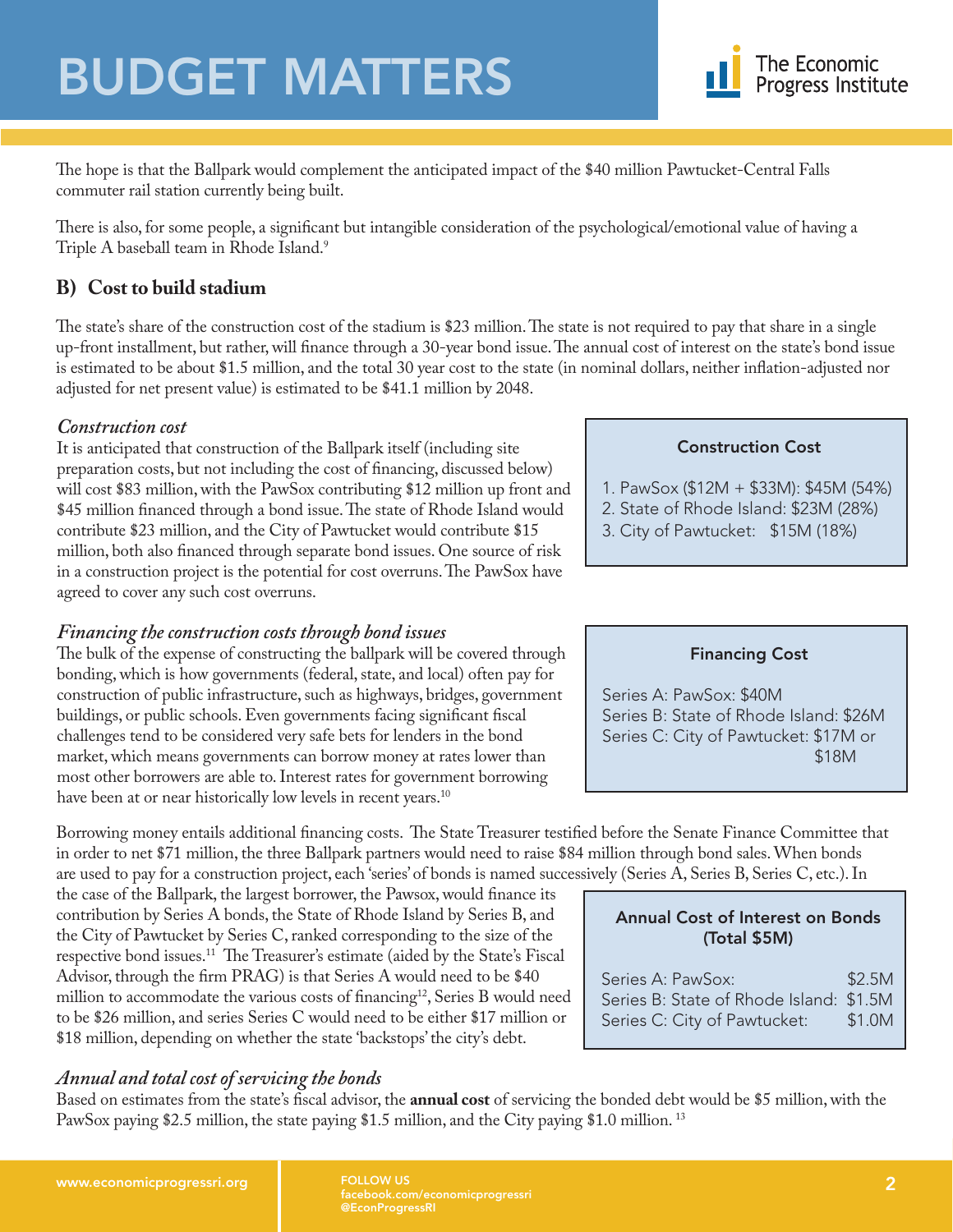

The **total cost** assuming a 30-year bond period, and no state backstop, would be \$138.6 million, with the PawSox paying \$69.6 million, the state paying \$41.1 million, and the City paying \$27.9 million.<sup>14</sup>

## **C) Ability of each partner to meet their financing obligations**

Each of the Ballpark partners face two related issues in assessing their ability to proceed with this project. The first is whether they have the capacity to take on additional bond debt, the second is whether they will be able to meet Total Cost of Interest on Bonds by 2048 (\$138.6M)

Series A: PawSox: \$69.6M Series B: State of Rhode Island: 41.1M Series C: City of Pawtucket: \$27.9M

annual financing demands. For the public entities – the State of Rhode Island and the City of Pawtucket—a third question is whether this infrastructure project represents the most pressing need and most appropriate allocation of public dollars.<sup>15</sup>

#### *The State*

The state is currently well within the guidelines established by the Public Finance Management Board (PFMB) for its taxsupported debt.<sup>16</sup> According to their guidelines, the state could take on an additional \$1.15 billion in new bonds over the next ten years. As noted in the PRAG report, "The \$24 million Series B bonds proposed to be financed by the State represents 2% of the State's capacity in this 10 year period."17 While the state has debt room to take on debt to finance the Ballpark, the state's looming budget crisis will cause the \$1.5 million cost to service the debt to displace other spending priorities.

#### *The City*

The City of Pawtucket's fiscal situation is less clearly solid, but still falls within a range that the PRAG analysis deems satisfactory. Of the four indicators the debt affordability study identifies for municipal debt targets, Pawtucket falls within the recommended range in three categories, falling short only in the category that combines both traditional debt and net pension liability. (Importantly, this category varies very little when comparing the outlook with and without debt servicing for the Ballpark).

What is clear (and remains largely unstated) is that the \$15-\$18 million in debt undertaken to support the Ballpark takes up debt-servicing room that might otherwise be used to support more urgent or more productive infrastructure investments for the City.

#### *The PawSox*

The PawSox have identified themselves as "a small, stable, but declining business", with current liabilities of \$7 million, net equity value of \$11.2 million, and assets of \$18.2 million.<sup>18</sup> Importantly, 80 percent of that \$18.2 million, is in the form of "Goodwill", which is an accounting term that refers to the portion of a firm's purchase price in excess of identifiable income producing assets.

In proceeding with the Ballpark, the PawSox are committing to take on a debt burden that is nearly four times its net equity value of \$11.2 million.

#### **D) What risk would the state be assuming in partnering with the Pawsox and the City of Pawtucket to build the Ballpark?**

Assuming the State decides not to backstop the PawSox's share of bonded debt, the primary risk is that the anticipated revenue stream (through various taxes) falls short of expectations. Annual state revenues (estimated to average \$3.3 million over the first 6 years by B&D) would, however, have to fall far short of expectations to generate less revenue than required to cover the state's average annual debt payment of \$1.5 million.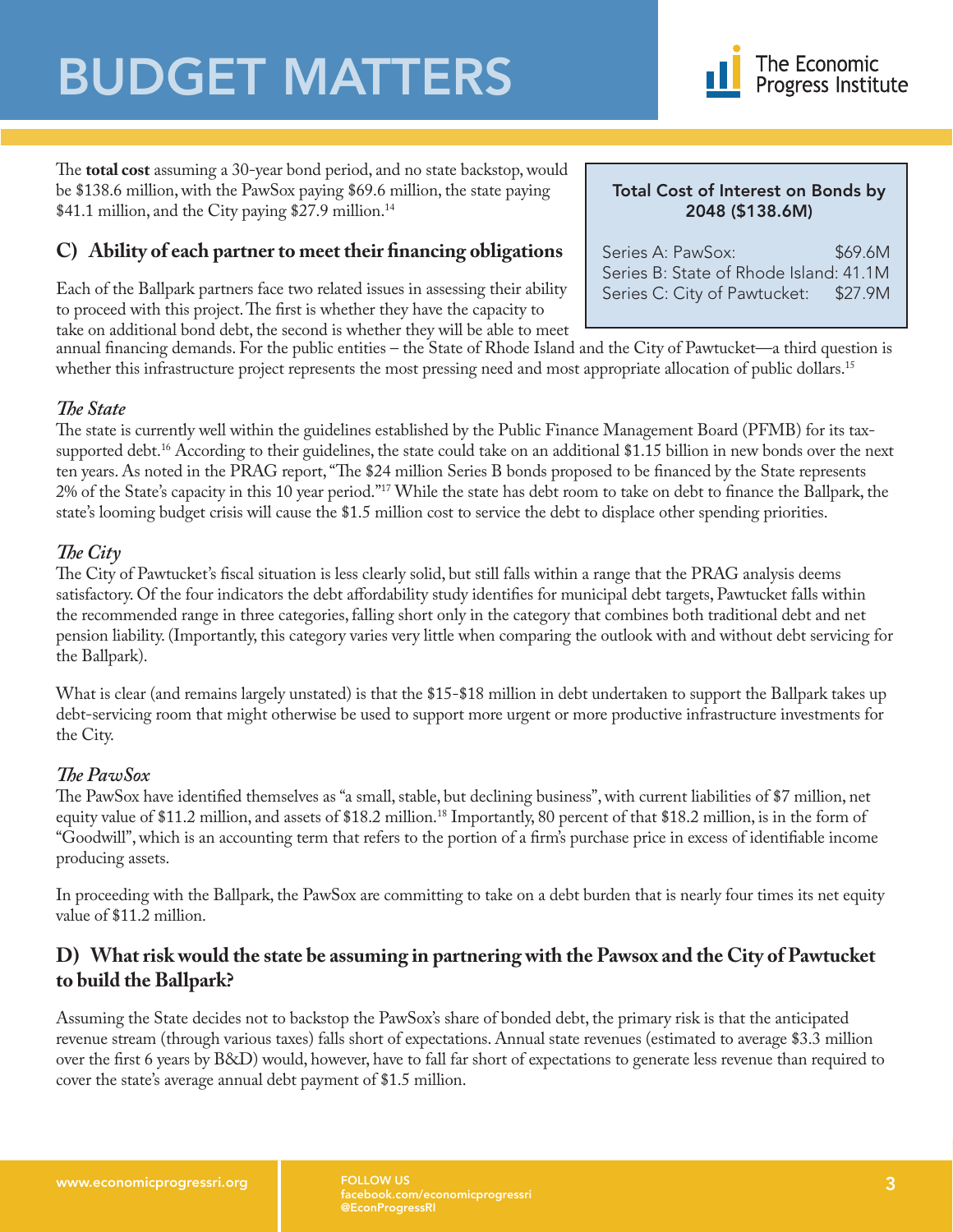

### **E) Who benefits if stadium meets expectations? (ie, what are the potential upsides for each financing partner?)**

If the Ballpark meets or exceeds estimates, the state should reap substantial revenues, particularly through sales tax generated in the Ballpark itself, and via sales tax revenues generated by visitors to Rhode Island attending PawSox games. The City would also benefit from additional revenues if attendance exceeds estimates, through the local meal and beverage tax, and the local hotel tax.<sup>19</sup>

The PawSox have committed (via a "Reinvest in Rhode Island pledge") that owners living or operating businesses in Rhode Island will donate their share of profits in the first five years to three state based philanthropic foundations: the Rhode Island Foundation, the Pawtucket Foundation, or the Pawtucket Red Sox Foundation. After the initial 5-year period of operation, all profits generated by the Pawtucket Red Sox baseball operations would accrue only to the PawSox.

### **F) Good Jobs: What protections are there that jobs created both during the construction and operation of the Ballpark are "Good Jobs"?**

While the Ballpark partners have agreed that the Ballpark will be constructed using Union Labor, additional protections should be pursued to ensure that the jobs created for the operation of the Ballpark, including concessions, the box office, or custodial services, be paid wages that allow them to meet their basic needs<sup>20</sup>, and to require that all such personnel either be employed directly (by either Ballpark or the PawSox), or jointly employed as provided by the Fair Labor Standards Act, such that either the stadium or the team would be either solely or jointly responsible for compliance with both federal and state labor standards, including provisions that prevent labor misclassification by incorrectly designating workers as "independent contractors".

Given that Pawtucket's overall poverty rate in 2016 was 15.6 percent (even higher for Black (15.9 percent) and Latino (18.4 percent) of Pawtucket residents), such provisions could help Pawtucket families meet their basic needs, while also raising the floor for the local service sector labor market. The State of Rhode Island and City of Pawtucket should ensure not only that the Ballpark create jobs, but that those jobs end up being good jobs.

## **G) What 'red flags' should policy makers consider?**

1. Attendance: The financial success of the Ballpark is tied to the ability of the PawSox to reverse declines in attendance<sup>21</sup> that have been ongoing since at least 2005, when attendance for the season totaled 688,421.

Financial projections for the Ballpark assume that attendance at the Ballpark will increase to 550,000 annually (8,100 per game), an increase of 35 percent from current attendance levels.<sup>22</sup> The anticipated revenue streams intended to finance all three bond series are heavily dependent upon attendance projections meeting or exceeding expectations.

2. PawSox Financial Situation: The continued reluctance of the PawSox to provide profit and loss statements to both the Senate Finance Committee and the Commerce Corporation is a cause



of concern. The Chair of the Senate Finance Committee, Senator Conley, has indicated the bill authorizing the state to enter into a partnership to fund the Ballpark will not move forward until the PawSox satisfy their concerns.